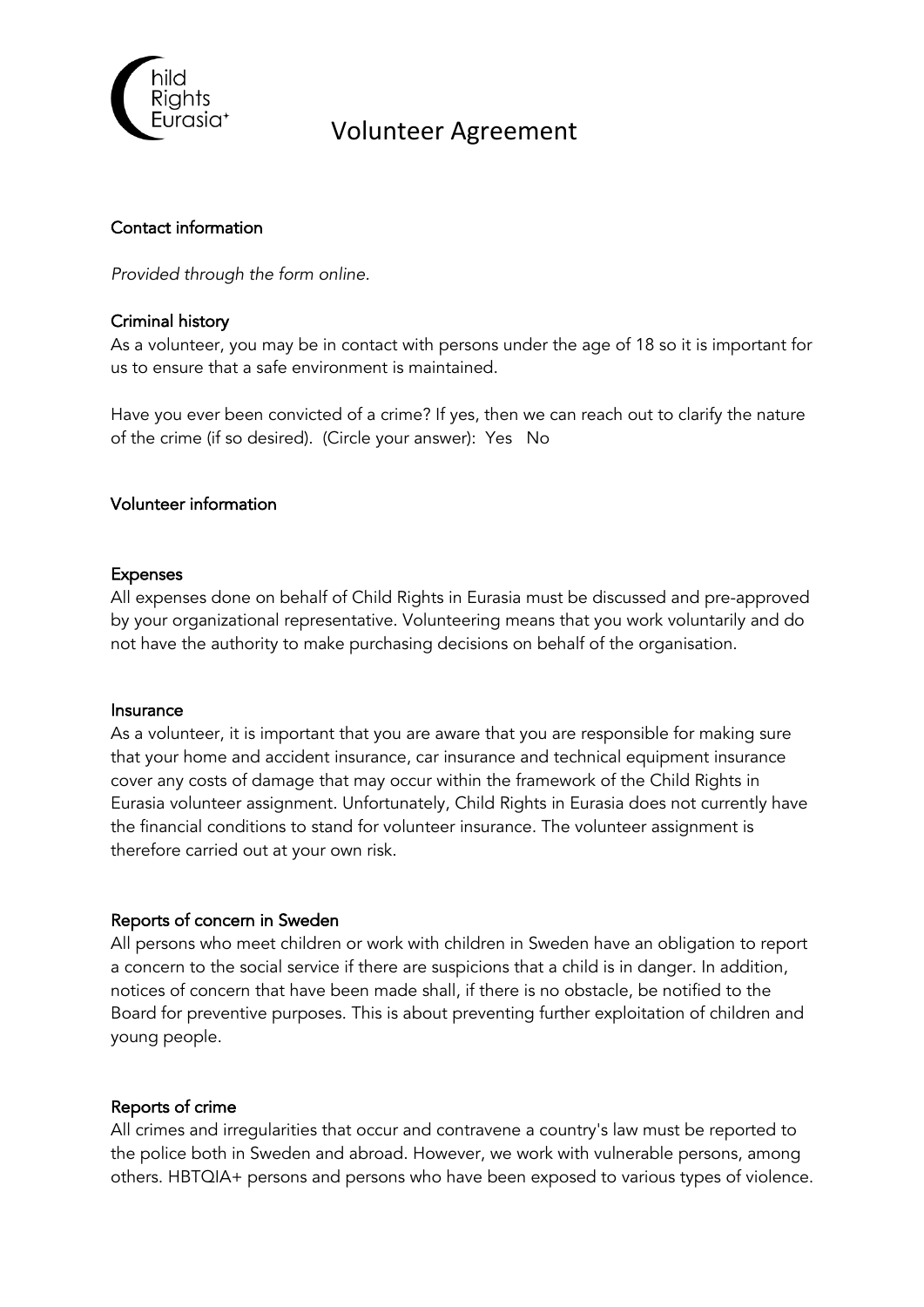

# Volunteer Agreement

In some countries, it is not possible to report certain types of crime and some people's sexuality and identity are criminalized in some countries. Based on this, it is important to consult with the Board if you are about to report a crime abroad that may cause other people harm or persecution.

## **Confidentiality**

This volunteer assignment means that you will probably have a close relationship with our partners, individuals, and access to internal information such as it relates to financials and other sensitive information. The organisation invests time and provides information to volunteers so that they have the opportunity to perform their volunteer mission and develop within their mission area.

As a volunteer you will also meet very vulnerable people. As a volunteer, you promise to have the honor and conscience not to pass on any information about individuals' personal circumstances, concerning people you get information about and speak to within your volunteer mission. This also applies after you have completed your assignment.

### Media

If media created on behalf of Child Rights in Eurasia must follow the organization policy for the process of obtaining and using said media.

### Representing the organisation

Within the framework of your volunteer assignment, you may represent the organisation outwardly and provide information about your work unless it violates the duty of confidentiality. It is the Board that makes financial decisions and can enter into contracts on behalf of the association in accordance with the association's statutes. All financial decisions and contracts must be discussed with the Board.

### Intellectual Property

Volunteer engagement is important for the nonprofit association to continue its work for vulnerable groups and to have functioning financial and reporting systems. Therefore, it is important that all material produced by a volunteer needs to be able to be used by the organisation after a volunteer completes his assignment and the copyright will, therefore, belong to the Child Rights in Eurasia.

### Termination of volunteer duties

You can, of course, finish your volunteer assignment whenever you want. As a volunteer, you undertake to notify your organizational representative in advance of the completion of the assignment, at least two weeks in advance.